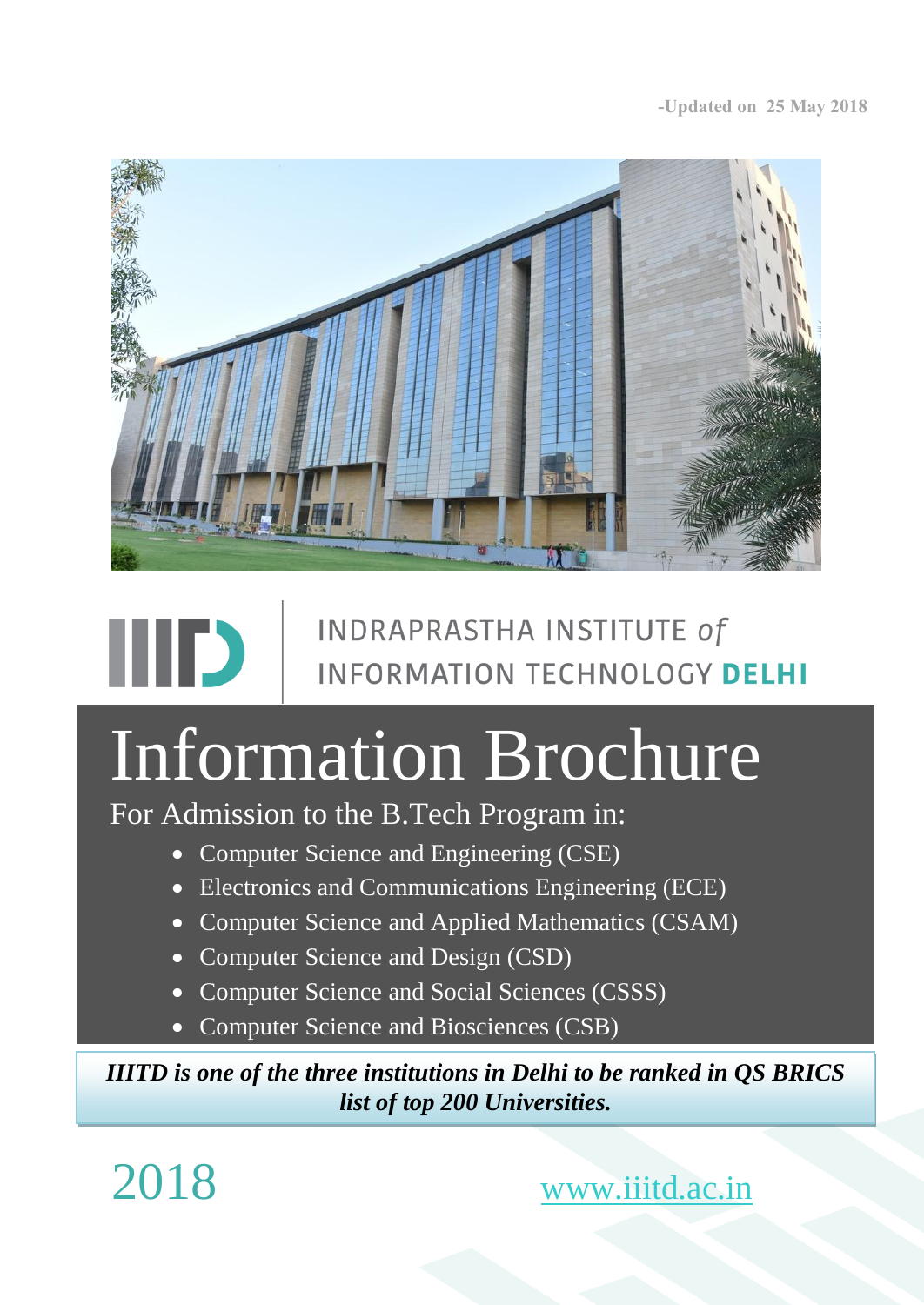# 1. About IIIT-Delhi

### **Background**

Indraprastha Institute of Information Technology Delhi (IIIT-Delhi) was created as a State University by an Act of Delhi Government (The IIIT-Delhi Act, 2007) empowering it to do research and development and grant degrees. The mission of IIIT-Delhi is to be a global center of excellence in Information Technology education, training and research. Its twin aims are:

- To carry out advanced research and development in information technology and in leveraging IT in specific domain areas.
- To train and educate, at both undergraduate and postgraduate levels, engineers of outstanding ability who can become innovators and new product creators.

Institute began with its first batch of 60 B.Tech students in 2008. Since then, it has come a long way with 75+ excellent faculty members specializing in diverse areas of Computer Science & Engineering (CSE), Electronics & Communications Engineering (ECE), Applied Mathematics (AM), Social Sciences (SS), Computational Biology (CB), and Design, and around 1400 students consisting of about 1000 B.Tech students, about 250 M.Tech. students and over 150 Ph.D. scholars. In a relatively short time, it has earned a good reputation in India and abroad as one of the country's leading institute for IT education and research. The Institute is **one of the three institutions in Delhi ranked in top 200 BRICS universities by QS.** The institute is accredited by NAAC at A level and is also approved by UGC and AICTE.

### **Infrastructure and facilities**

IIIT-Delhi has been operating from its permanent campus in Okhla Phase III, since August 2012. The 25-acre campus has facilities for teaching and research, hostels for both boys and girls and provisions for sports. With the completion of Phase II construction, the Institute now has an auditorium and a total of 25 lecture halls of varying sizes. There is one auditorium of capacity 500, two big lecture halls of capacity 300, three lecture halls of capacity 160-180, four of capacity 120, two of capacity 60 and fourteen of capacity 25-50. The lecture hall block has several labs on the second and third floors. The Faculty and Research wing have a capacity of 120 faculty offices and 58 research labs, along with PhD rooms and M.Tech labs. The Library and Information Center has a common study area for students on the ground floor, and a highly equipped library on the first floor.

The Vibrant Dining and Recreation Centre includes the mess, a cafeteria, and facilities for extracurricular activities such as a music room, table tennis and pool tables, an art room, and a gymnasium. The hostel area consists of Boys' and Girls' hostels with a total capacity of about 1780 students. At present the hostels have options of single, double and triple occupancy rooms, all of them are provided with night-time air-conditioning. The hostels also have an infirmary and a well-equipped common room. The new sports complex has indoor courts for badminton and squash and indoor swimming pool with solar water heater. With over 20 clubs to choose from and two extremely popular technical and cultural fests, the students at IIIT-Delhi are highly motivated and holistic in their pursuit of excellence. The institute organizes an independent TEDxIIITD every year bringing the finest young leaders and their ideas worth spreading. Infrastructure to support high-quality research includes an internet access of 1 Gbps bandwidth; a data center with 40 servers and 45TB storage, latest software and peripherals.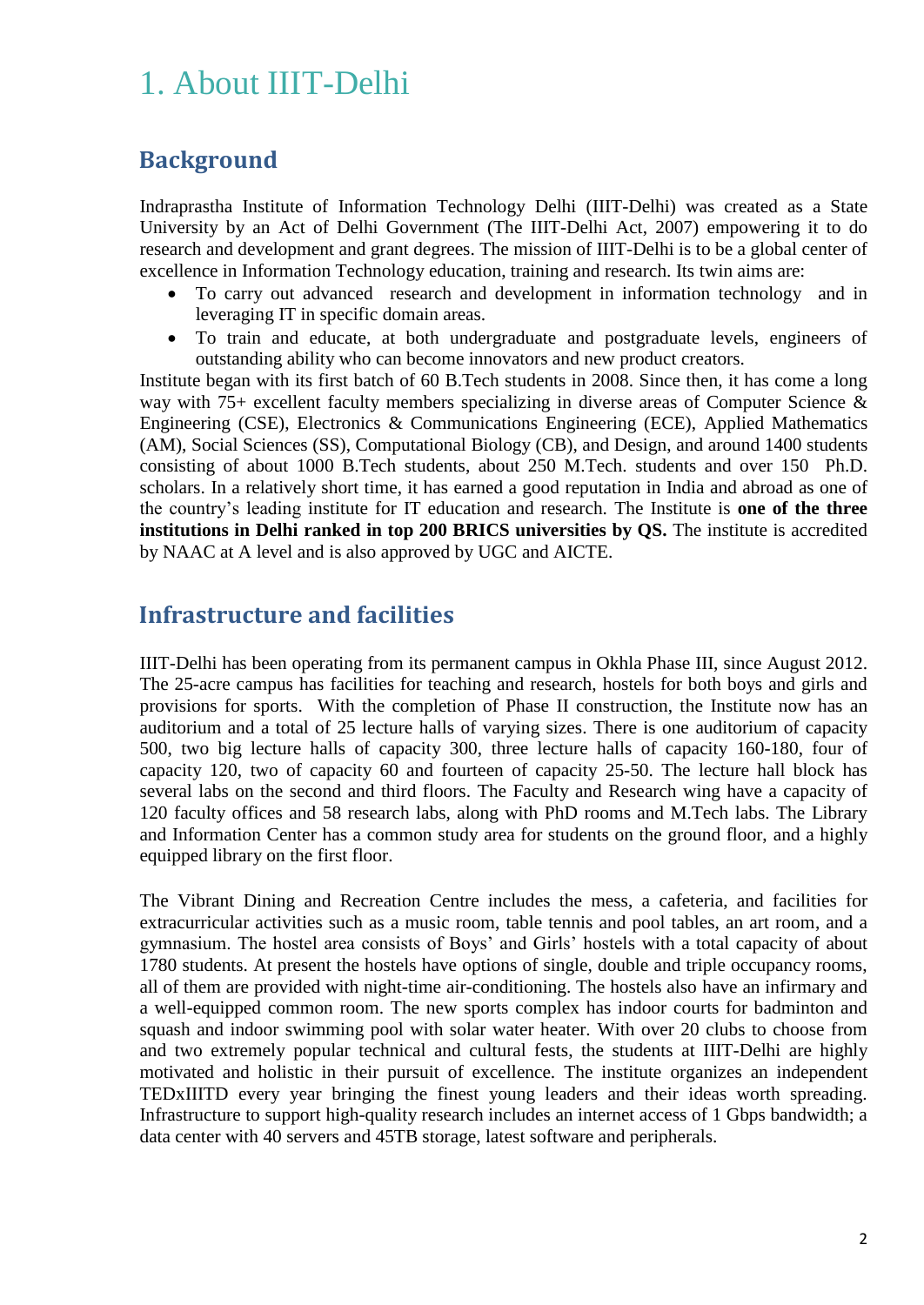## **About the programs**

The Institute is offering admission into six B.Tech programs: Computer Science and Engineering (CSE), Electronics and Communications Engineering (ECE), Computer Science and Applied Mathematics (CSAM), Computer Science and Design (CSD), Computer Science and Social Sciences (CSSS) and Computer Science and Biosciences (CSB)

The B.Tech program in CSB is a new program, being started from the Academic Year 2018-19. The primary objective of B.Tech (CSB) program is to train engineers to ask relevant questions on the interface of computation and biology, and to solve problems using data-driven approaches. More information about the program is available on the Institute website.

Since the current technological era is rich with opportunities for systems integration of technologies from various disciplines to serve the larger goals of society, IIIT-Delhi aspires to provide an environment for interdisciplinary teaching, research, and learning. Our curriculum is flexible and allows students to register in elective courses in  $3<sup>rd</sup>$  and  $4<sup>th</sup>$  years from different programs of CSE, ECE, CSAM, CSD, CSSS and CSB. The curriculum of all six programs also includes Social Sciences courses. We believe that our engineering programs provide the necessary depth and broad systems-centric educational experience for long-term success in the emerging cutting-edge industries in the field of IT and engineering.

The curriculum of the first semester is common to all the six programs allowing eligible students to move from one program to the other. The first two years' curriculum comprises mostly of core courses for the disciplines. Unlike a conventional engineering institute where students study science courses such as physics, chemistry, etc. in the first year, IIIT-Delhi students study courses related to programming, hardware, mathematics, as well as communication skills, etc. However, we do provide flexibility to students to study science courses through electives. This allows students to study these science courses according to their interests and aspirations.

For more information on the programs and courses within the programs, please visit the website https://www.iiitd.ac.in/academics/btech.

## **Faculty**

The excellence of an institute is largely determined by the eminence of its faculty. IIIT-Delhi boasts of its faculty that is comparable to the best Institutes in India and abroad. IIIT-Delhi has more than 60 full-time faculty members, all of whom are doctorate from the finest institutions across the world and having significant global exposure. Academics at the Institute is further enriched via experienced visiting faculty (about 16) with diverse backgrounds, both from industry and other Institutions. Besides excellence in teaching, the faculty is committed to pursuing high-quality research and innovation. The faculty and the Institute benefit from a thriving relationship with both the industry and leading government research organizations. Students are exposed to excellent teaching-learning pedagogy deployed by the faculty. In addition, students get an opportunity to be trained by and to collaborate with accomplished researchers in their disciplines. To see a list of faculty members, visit: https://www.iiitd.ac.in/people/faculty.

## **Placements**

IIIT-Delhi students enjoy the best combination of strong technical background and excellent soft skills and continue to witness impressive placement statistics. With the current placement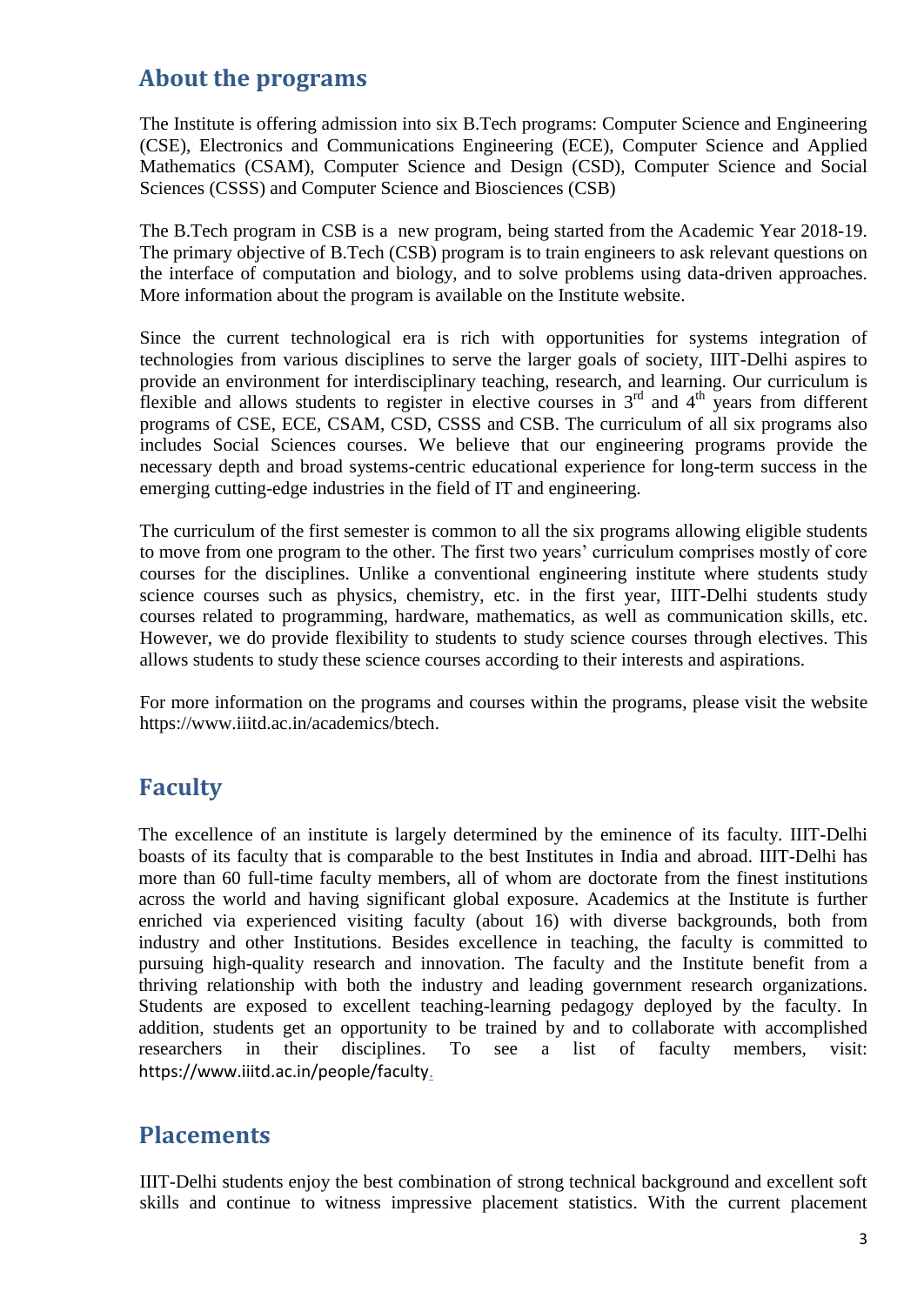scenario IIIT-D has been able to create a strong name & is in league with the best campuses. Increase has been observed in all aspects, Numbers, Quality/Brands, Compensation, Profiles Average salary, Percentage placed etc. We host a large number of companies such as Amazon, Directi, IBM Research, TCS Research, Adobe, Myntra, SanDisk, Qualcomm etc. The profiles offered to our students are Research Engineers, Data Scientist, Design Engineer, System Engineer, Business Analyst, Frontend /Backend developers etc. The average salary of the last batch of B.Tech is Rs. 15.39 Lacs and Median Salary is 12 Lacs, which compares favorably with the best in the country. Visit https://www.iiitd.ac.in/placement for more information on placements.

### **Research**

Excellence in research is essential for an Institute to gain global stature. IIIT-Delhi is an Institute of higher education with a strong focus on research. It has already built strong research groups in the areas of Artificial Intelligence, Mobile Computing, Theoretical Computer Science, Security, Applied Mathematics, Wireless Communications, Signal Processing, Computational Biology, Advanced Electronics Systems, etc. The Institute faculty have been receiving research grant from the various government and industrial agencies such as DST, DRDO, CSIR, IRISYS Co. Ltd., Exter University, Robert Bosch, Samsung India Ltd, Transach, Anyang Creative Industry, TCS Ltd. Visvesvaraya, etc. We have also received an amount of Rs. 90 Lakh for M.tech students from Department of Biotechnology. The Institute has incorporated research based project work in the undergraduate curriculum. UG students participate in different research projects with faculty and also write research papers. A good number of UG students are admitted to top US/European universities for higher education every year.

# 2. Admission process

B.Tech admissions for 2018 to various programs of IIIT-Delhi will be mostly done through JAC. Some seats in B.Tech (CSD) will be filled using UCEED Rank and some in B.Tech (CSSS) will be filled using class XII marks. These will be through IIIT-D Admission process. Details regarding number of seats, eligibility, merit list, and admission process are described below.

**Admission through JAC.** The admission to B.Tech (CSE), B.Tech (ECE), B.Tech (CSAM), B.Tech (CSB) and some seats of B.Tech (CSD) and B.Tech (CSSS) will be done through Joint Admission Counseling (JAC), which will be done along with Delhi Technological University (DTU), Netaji Subhash Institute of Technology (NSIT), and Indira Gandhi Delhi Technical University for Women (IGDTUW). During joint counseling, admissions will be offered to candidates in accordance with IIIT-Delhi merit list in different categories. Detailed instructions for joint counseling will be posted on the counseling site from time to time. The joint counseling portal (www[.jacdelhi.nic.in\)](http://jacdelhi.nic.in/) will be activated around mid-June.

**Admission through IIIT-D Admission Process.** Admission to some seats of B.Tech (CSD) using UCEED Rank and some seats of BTech (CSSS) using class XII marks will be done through IIIT-Delhi admission process as per the details provided below. For these seats, candidates are required to fill online application form available at IIITD website. The application form will be open around mid-June.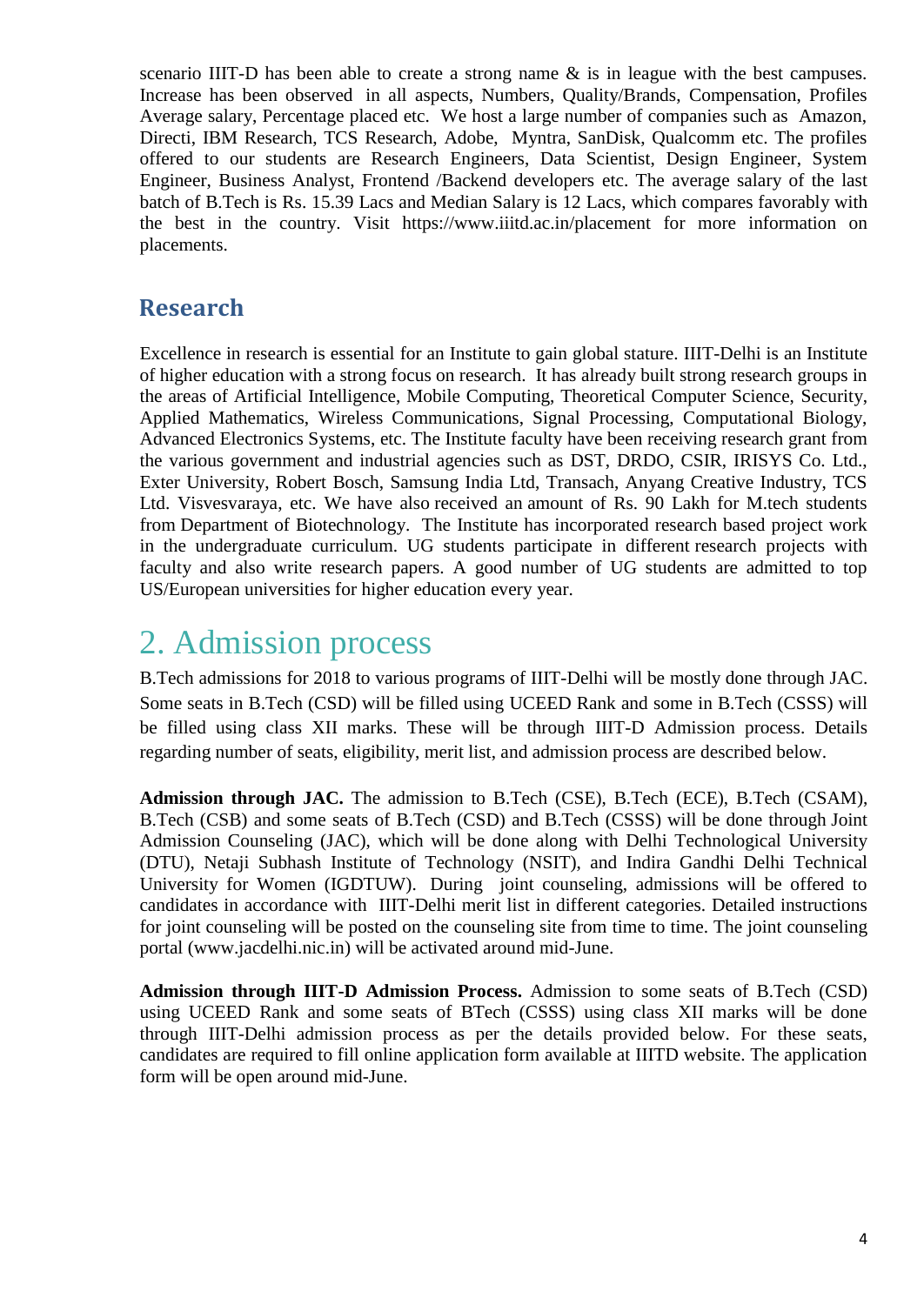# **Eligibility**

| Program       | <b>Entry</b><br>through                                                                     | <b>Eligibility Criteria</b>                                                                                                                                                                                                                                                                                                                                                                        | <b>National Level</b><br><b>Examination</b><br>requirements | Eligible<br>for <b>IIITD</b><br><b>Bonus</b><br><b>Marks</b> |  |
|---------------|---------------------------------------------------------------------------------------------|----------------------------------------------------------------------------------------------------------------------------------------------------------------------------------------------------------------------------------------------------------------------------------------------------------------------------------------------------------------------------------------------------|-------------------------------------------------------------|--------------------------------------------------------------|--|
| B.Tech (CSE)  |                                                                                             | 80 percent marks in aggregate for                                                                                                                                                                                                                                                                                                                                                                  |                                                             |                                                              |  |
| B.Tech (ECE)  | <b>JAC</b>                                                                                  | five subjects (including Physics,<br>Chemistry and Math) and 80% in                                                                                                                                                                                                                                                                                                                                | JEE Mains (of<br>2018)                                      | Yes                                                          |  |
| B.Tech (CSAM) |                                                                                             | Mathematics in class XII from<br>CBSE Board or equivalent.                                                                                                                                                                                                                                                                                                                                         |                                                             |                                                              |  |
| B.Tech (CSB)  |                                                                                             |                                                                                                                                                                                                                                                                                                                                                                                                    |                                                             |                                                              |  |
|               | <b>JAC</b>                                                                                  | 80 percent marks in aggregate for<br>five subjects (including Physics,<br>Chemistry, and Math) and 80% in<br>Mathematics in class XII from<br>CBSE Board or equivalent.                                                                                                                                                                                                                            | JEE Mains (of<br>2018)                                      | Yes                                                          |  |
| B.Tech (CSD)  | <b>IIITD</b><br>Admission<br>process<br>using<br><b>UCEED</b><br>Rank                       | •80 percent marks in aggregate for<br>five subjects and 80% in<br>Mathematics in class XII from<br>CBSE Board or equivalent.<br>•Candidate must have done<br>schooling from a school located in<br>National Capital Territory (NCT)<br>of Delhi                                                                                                                                                    | <b>UCEED Rank</b> (of<br>2018)                              | N <sub>o</sub>                                               |  |
|               | <b>JAC</b>                                                                                  | 80 percent marks in aggregate for<br>five subjects (including Physics,<br>Chemistry, and Math) and 80% in<br>Mathematics in class XII from<br>CBSE Board or equivalent.                                                                                                                                                                                                                            | JEE Mains (of<br>2018)                                      | Yes                                                          |  |
| BTech (CSSS)  | <b>IIIT-D</b><br>Admission<br>Process<br>using class<br><b>XII Marks</b><br>$($ of 2018 $)$ | Non Science students with 80<br>percent marks in aggregate for<br>five subjects and 80% in<br>Mathematics in class XII from<br>CBSE Board or equivalent.<br>Candidates having Physics,<br>Chemistry, and Mathematics in<br>Class XII are eligible to apply<br>only through JAC.<br>•Candidate must have done<br>schooling from a school located in<br>National Capital Territory (NCT)<br>of Delhi | Not required                                                | Yes                                                          |  |

Candidates belonging to the following categories, who apply for seats reserved for them, shall be allowed a relaxation in the eligibility requirement. The relaxation is applicable both in Mathematics and overall percentage as detailed below:

Scheduled Castes (SC) and Scheduled Tribes (ST): A relaxation of 10 percent marks in the eligibility requirements for the seats reserved for them.

Defence (CW): A relaxation of 5 percent marks in the eligibility requirements for the seats reserved for them.

Persons with Disability (PwD): A relaxation of 5 percent marks in the eligibility requirements for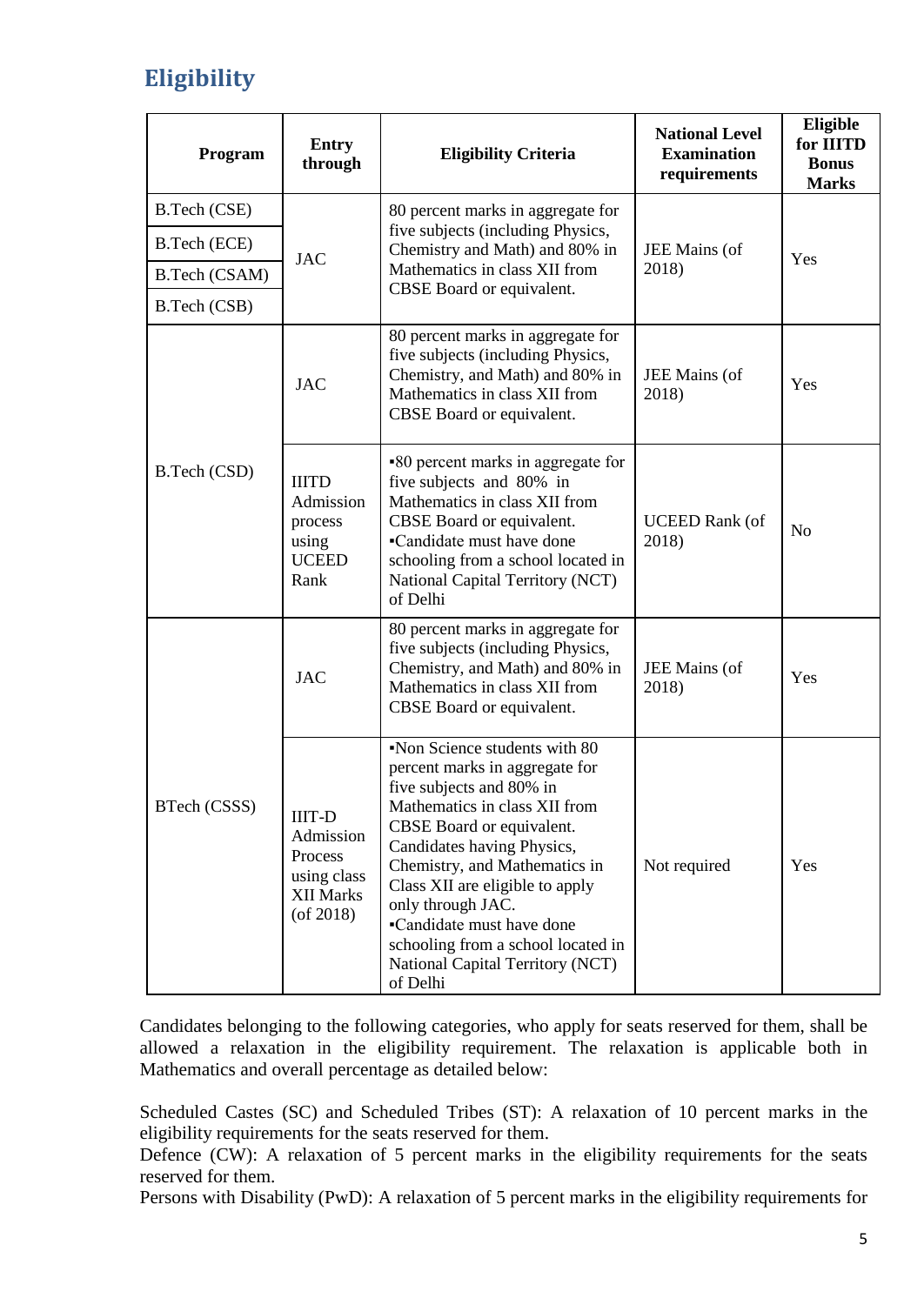the seats reserved for them.

OBC: A relaxation of 5 percent marks in the eligibility requirements for the seats reserved for them.

Any other relaxation, if any, will be announced at the joint admission counseling (JAC) website.

# **Admission criteria**

|                                                                                                                                 | <b>Admission through IIITD</b><br>admission process using UCEED                                                       | <b>Admission through IIIT-D</b><br>admission process using Class XII                                                                                             |  |  |  |
|---------------------------------------------------------------------------------------------------------------------------------|-----------------------------------------------------------------------------------------------------------------------|------------------------------------------------------------------------------------------------------------------------------------------------------------------|--|--|--|
| <b>Admission through JAC</b>                                                                                                    | Rank                                                                                                                  | score                                                                                                                                                            |  |  |  |
| Admission will be based<br>on the total marks obtained<br>in Paper 1 of JEE Main<br>2018 and bonus marks as<br>mentioned below. | Admission will be based on<br>applicant's UCEED Rank.<br>Bonus marks are not applicable<br>to this mode of admission. | Admission will be based on the<br>total marks obtained in class<br>XII for best five subjects<br>including Mathematics and<br>bonus marks as mentioned<br>below. |  |  |  |

# **Bonus Marks**

As in previous years, up to 10 Bonus Marks will be given for the categories given below. For all these, official supporting documents (letters, certificates, etc) will have to be provided. IIIT-Delhi will also verify this information from the organizers directly.

#### **1. Olympiads. Indian National Olympiad in Informatics, Mathematics, Physics, Chemistry, Astronomy, and Biology:**

- 10 marks, if the student was selected for the summer training camp for selection of the final team for International Olympiad (i.e. IOITC, IMOTC, OCSC for Physics, Chemistry, Astronomy, or Biology); supporting documents required: Certificate/letter from organizers.
- 6 marks, if the student qualified to appear in the National Level Exam for selection for the summer camp (i.e. INOI/ INMO/ INPhO/ INChO/ INAO/ INBO). Supporting documents required: Qualification letter/email to appear in the exam.

#### **2. Procon Junior programming contest:**

- 10 marks for the medal winners; Supporting documents needed: Certificate/letter from organizers certifying this.
- 6 marks for those who got certificates of Achievement; Supporting documents needed: Certificate/letter from organizers certifying this.

#### **3. National Talent Search scholarship**

 6 marks, if a student has won this scholarship. If a student obtains scholarship in a specific category, then he/she can only be considered for admission in that category. Supporting documents needed: Certificate/grant letter

#### **4. Kishore Vaigyanik Protsahan Yojana (KVPY)**

 6 marks, if a student has qualified for this scholarship. If a student obtains scholarship in a category, then he/she can only be considered for admission in that category. Supporting documents needed: Certificate of merit/grant letter.

#### **5. INSPIRE Program of DST.**

 10 marks if a student is a recipient of Gold/Silver/Bronze/Consolation Award in NLEPC. Supporting documents needed: Official certificate for the award from DST.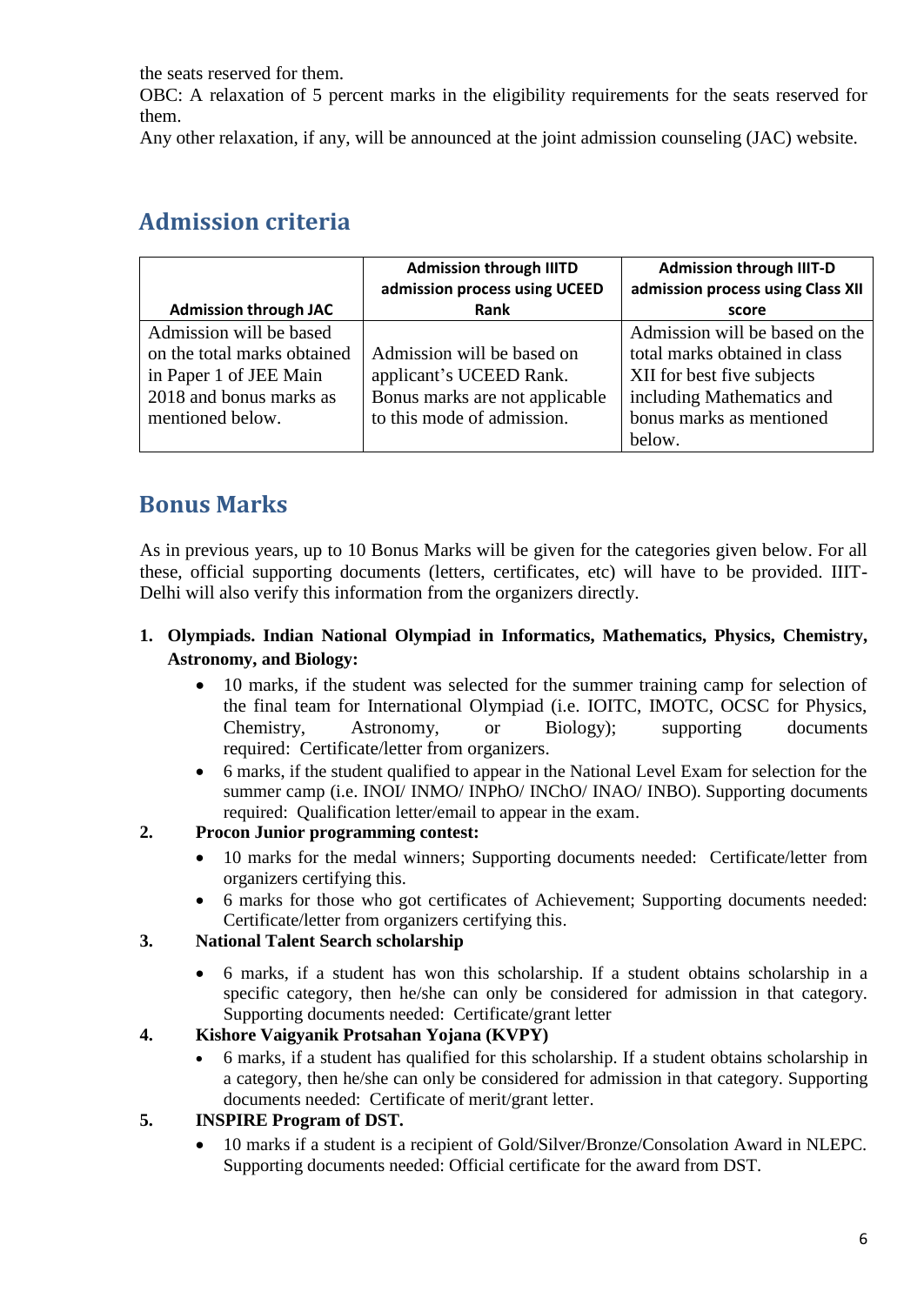6 marks if a student has qualified for participation in the National Level Exhibition and Project Competition (NLEPC). Supporting documents needed: Official participation certificate from DST.

#### **6. IGNITE Award of National Innovation Foundation**

 10 marks if a student is a recipient of the National IGNITE Award. Supporting documents needed: Official certificate for the award from NIF.

#### **7. IRIS National Science Fair**

- 10 marks if a student is recipient of the award for participation in the International Science and Engineering Fair (ISEF)
- 6 marks if a student is selected for the National Fair
- Supporting documents needed: Official certificate for the award from IRIS.

#### **8. Sports:**

- In any sport in "high priority and priority discipline" (as per the terminology used by SGFI), except Chess (as Chess is dealt with separately): if a student has represented a state in (i) National School Games organized by a School Games Federation of India, in U19 or U17 category, or (ii) national championship organized by a National Sports Federation in Senior/Junior category
- 6 marks for participation or winning a medal. Supporting documents needed: Certificate for the medal or Certificate of participation issued by School Games Federation of India or by a National Sports Federation.

#### **9. Chess:**

- 10 marks for those whose FIDE rating is above 1800; Supporting documents needed: FIDE ID, a Self-attested printout of the list of international rated tournaments played as provided by FIDE through their official website.
- 6 marks for those whose FIDE rating is between 1200 and1800. Supporting documents needed: Same as above.

#### **10. Culture:**

 6 marks for those Students who have received "Scholarship to Young Artistes" given by the Ministry of Culture, Government of India, or "Cultural Talent Search Scholarship Scheme" given by the Centre for Cultural Resources and Training an autonomous body under the aegis of Ministry of Culture, Government of India. Supporting documents needed: Scholarship sanction letter and certificate issued by Ministry of Culture, Government of India / Centre for Cultural Resources and Training, Government of India.

#### **11. Class XII Score (Only for Delhi students applying through JAC)**

- 6 marks for those Delhi students who are in top 1 percentile of the total students who appeared for CBSE Board Class XII Exam in the year in which they appeared for the exam. List of students who are in top 1 percentile for 2018 and 2017 will be shared by IIIT-D after the announcement of class XII results (CBSE has agreed to provide this information). For other Boards, the Bonus Marks may be availed if the candidate can get a letter from their Board having details for top 1 percentile. Outside Delhi students are not eligible for this category of bonus marks.
- **Note:** If a candidate has qualified for more than one bonus category, he/she will get the highest marks earned under all qualifying categories.

|                              | <b>Admission through IIITD admission</b> | Admission through IIITD admission   |  |  |  |
|------------------------------|------------------------------------------|-------------------------------------|--|--|--|
|                              | process using UCEED Rank (for            | process using class XII score(for   |  |  |  |
| <b>Admission through JAC</b> | some seats of B.Tech(CSD))               | some seats of B.Tech (CSSS))        |  |  |  |
| • Total marks                | Merit List for UCEED will be             | • Total marks obtained in best five |  |  |  |
| obtained in Paper I          | prepared based on candidates             | subjects (including                 |  |  |  |
| in JEE Mains 2018            | UCEED Rank. (for tie breaking,           | Mathematics) in class XII           |  |  |  |
| converted to base            | class XII percentage will be used        | converted to base of 100.           |  |  |  |

### **Merit List for admission**

Merit list will be prepared as follows: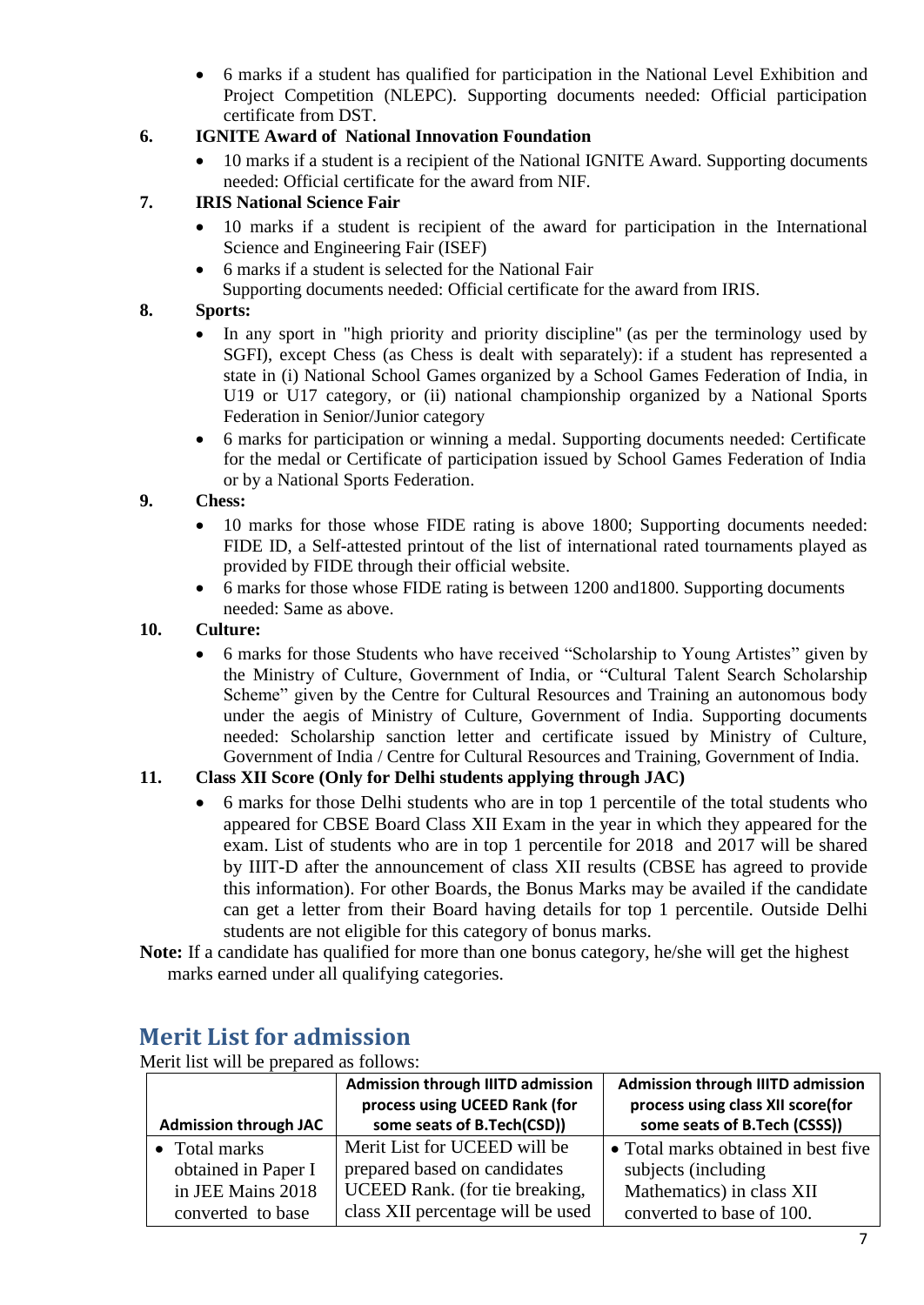| of $100$ .<br>• Bonus marks, if<br>any, as defined in<br>points 1-11 above<br>$(maximum: 10)$ .<br>• The priority list will<br>be based on the total<br>of the above two.<br>$\bullet$ In the case of a tie,<br>candidate with a<br>higher rank in JEE<br>Mains shall rank<br>higher. | first, after that percentage in<br>Maths will be used) | • Bonus marks, if any, as defined<br>in points 1-10 above (maximum:<br>$10$ ).<br>• The priority list will be based on<br>the total of the above two.<br>• In the case of a tie, candidate<br>with higher marks in<br>Mathematics shall rank higher.<br>If this does not break the tie,<br>higher rank will be assigned to<br>the candidate who is older in<br>age. |
|---------------------------------------------------------------------------------------------------------------------------------------------------------------------------------------------------------------------------------------------------------------------------------------|--------------------------------------------------------|---------------------------------------------------------------------------------------------------------------------------------------------------------------------------------------------------------------------------------------------------------------------------------------------------------------------------------------------------------------------|
|                                                                                                                                                                                                                                                                                       |                                                        |                                                                                                                                                                                                                                                                                                                                                                     |

 $\overline{\phantom{a}}$ There will be no separate category-wise rank lists. However, cut-off marks for each category will be mentioned in the rank list.

# 3. Number of seats + reservation

The number of seats for the B.Tech programs in Computer Science and Engineering (CSE), Electronics and Communications Engineering (ECE), Computer Science and Applied Mathematics (CSAM), Computer Science and Design (CSD), Computer Science & Social Sciences (CSSS) and Computer Science and Biosciences (CSB) for 2018 batches are 110, 80, 60, 50, 50,50 respectively, of which 85% are reserved for Delhi students and 15% for outside Delhi students.

| Branch                                                                                            |       | <b>CSE</b>       |       | <b>ECE</b>       |       | CSAM             |              | CSD                  |                  | CSSS                      |                                      | CSB        |                                                                 |     |
|---------------------------------------------------------------------------------------------------|-------|------------------|-------|------------------|-------|------------------|--------------|----------------------|------------------|---------------------------|--------------------------------------|------------|-----------------------------------------------------------------|-----|
| <b>Total Seats</b>                                                                                |       | 110              |       | 80               |       | 60               |              | 50                   |                  | 50                        |                                      | 50         |                                                                 |     |
| Region                                                                                            | Delhi | Outside<br>Delhi | Delhi | Outside<br>Delhi | Delhi | Outside<br>Delhi |              | Delhi                | Outside<br>Delhi | Outside<br>Delhi<br>Delhi |                                      |            | Outside<br>Delhi<br>${\rm De} \mathrm{I} \mathrm{h} \mathrm{i}$ |     |
| Intake<br>Through                                                                                 |       | <b>JAC</b>       |       | <b>JAC</b>       |       | <b>JAC</b>       | <b>JAC</b>   | <b>UCEED</b><br>Rank | <b>JAC</b>       | <b>JAC</b>                | <b>IIITD</b><br>Admission<br>Process | <b>JAC</b> |                                                                 | JAC |
| <b>GNGN</b>                                                                                       | 49    | 9                | 36    | 6                | 27    | 5.               | 11           | 12                   | 3                | 11                        | 12                                   | 3          | 23                                                              | 3   |
| <b>GNCW</b>                                                                                       | 3     | 0                | 2     | 0                | 1     | 0                | $\,1$        | 0                    | 0                | 1                         | 0                                    | ſ.         | 1                                                               | 0   |
| GNPD                                                                                              | 3     | 0.               | 2     | 0                | 1     | 0                | 0            | 1                    | 0                | 0                         | 1                                    | n          | 1                                                               | 0   |
| OBGN                                                                                              | 23    | 4                | 16    | 3                | 12    | 2                | 5            | 5                    | 2                | 5.                        | 5                                    | 2          | 10                                                              | 2   |
| <b>OBCW</b>                                                                                       | 1     | 0                | 1     | 0                | 1     | 0                | $\mathbf{1}$ | 0                    | 0                | 1                         | 0                                    | 0          | 1                                                               | 0   |
| OBPD                                                                                              | 1     | 0                | 1     | 0                | 1     | Ω                | 0            | 1                    | 0                | 0                         | 1                                    | 0          | 1                                                               | 0   |
| SCGN                                                                                              | 12    | 2                | 8     | 2                | 8     | 1                | 3            | 3                    | 1                | 3                         | 3                                    | 1          | б                                                               | 1   |
| <b>SCCW</b>                                                                                       | 1     | 0                | 1     | 0                | 0     | 0                | 0            | 0                    | 0                | 0                         | 0                                    | Ū          | 0                                                               | 0   |
| SCPD                                                                                              | 1     | 0                | 1     | 0                | 0     | 0                | 0            | 0                    | 0                | 0                         | 0                                    | Ū          | Ū                                                               | 0   |
| STGN                                                                                              | 0     | 1                | Ω     | 1                | 0     | 1                | 0            | 0                    | 1                | 0                         | 0                                    | 1          | 0                                                               | 1   |
| <b>STCW</b>                                                                                       | 0     | Ū.               | Ū     | 0                | 0     | 0                | 0            | 0                    | 0.               | 0                         | 0                                    | 0          | 0                                                               | 0   |
| <b>STPD</b>                                                                                       | Ū.    | Ω                | Ū.    | 0                | Ū     | Ū.               | 0            | Ū.                   | 0                | Ū.                        | Ū.                                   | Ū.         | Ū                                                               | 0   |
| Total                                                                                             | 94    | 16               | 68    | 12               | 51    | g.               | 21           | 22                   | 7                | 21                        | 22                                   | 7          | 43                                                              | 7   |
| 1 seat is reserved as supernumerary for Kashmiri Migrants through JAC                             |       |                  |       |                  |       |                  |              |                      |                  |                           |                                      |            |                                                                 |     |
| 2 seats are reserved as supernumerary for wards of Faculty/Staff working at IIITD                 |       |                  |       |                  |       |                  |              |                      |                  |                           |                                      |            |                                                                 |     |
| 2 seats each in CSE & ECE are reserved as supernumerary seats under PM Special Scholarship Scheme |       |                  |       |                  |       |                  |              |                      |                  |                           |                                      |            |                                                                 |     |
| 25 Seats are reserved as supernumerary for Foreign Nationals/NRIs/PIOs                            |       |                  |       |                  |       |                  |              |                      |                  |                           |                                      |            |                                                                 |     |

#### **Note:**

A candidate passing the qualifying examination from a recognized School / College / Institute located within the National Capital Territory (NCT) of Delhi will be considered for Delhi Region only. For a candidate, who has passed the qualifying examination through Patrachar Vidyalaya, Delhi / National Institute of Open School, Delhi (NIOS), the criterion for deciding the region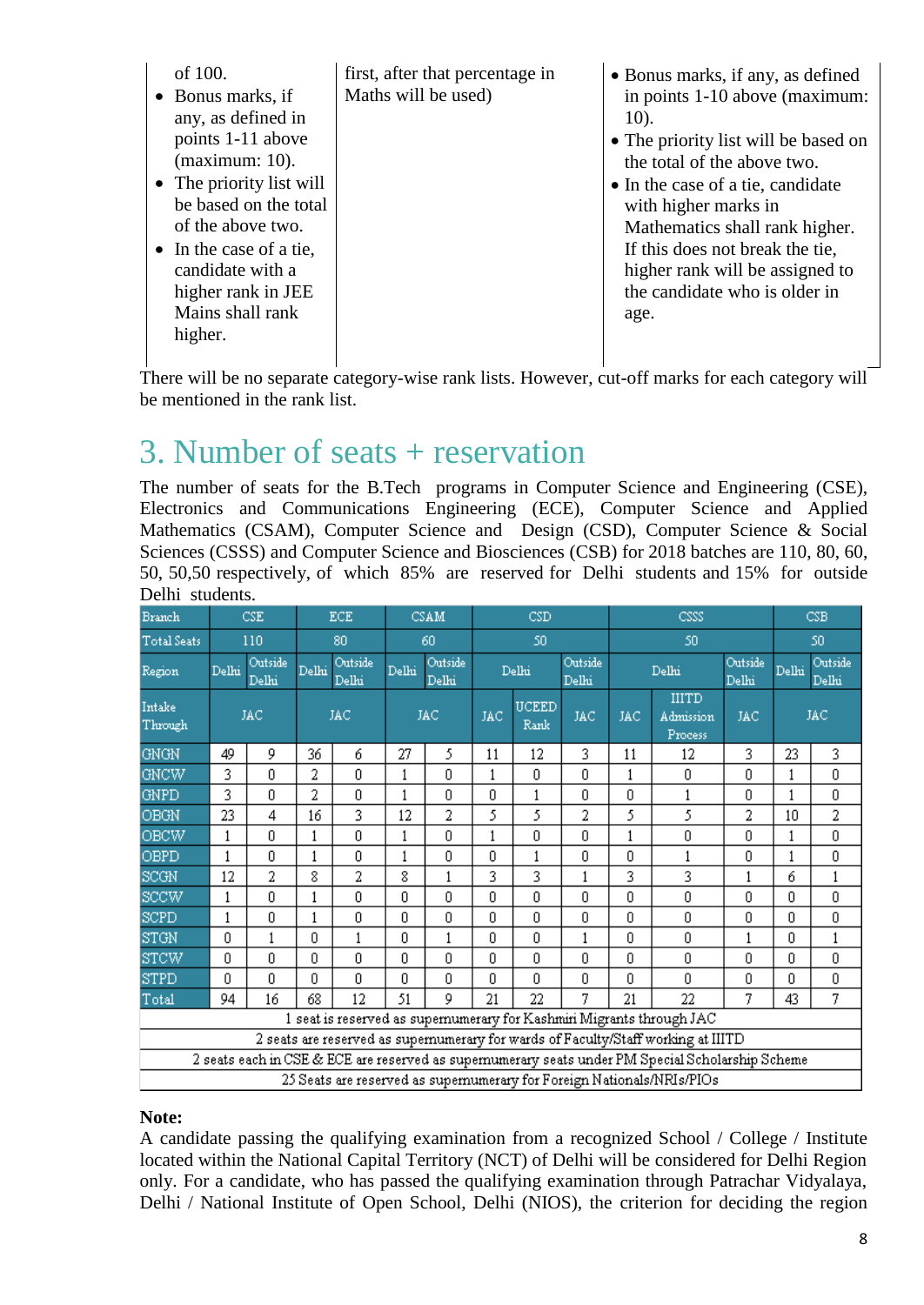shall be the location of his/her centre of examination. In other words, if the centre of examination is located in the N.C.T. of Delhi, the candidate shall be considered under the Delhi Region and if the centre of examination is located outside N.C.T. of Delhi, he/she shall be considered under the Outside Delhi Region.

- **a) Scheduled Castes (SC):** 15% of the total seats.
- **b) Scheduled Tribes (ST):** 7.5% of the total seats (Only for outside Delhi)
- **c) Other Backward Classes (OBC- NCL):** 27% of the total seats.
- **Sub categories under each category (including General Category)**
- **d) Defence Category(CW)**

5% of the total seats in each category are reserved for candidates belonging to Defence subcategory in the following priority:

**Priority I -** Widows/wards of Defence Personnel/Para-Military Personnel killed in action.

**Priority II -** Wards of Defence personnel and ex-servicemen/ Para Military Personnel disabled in action and boarded out from service with disability attributed to military service.

**Priority III -** Widows/wards of Defence Personnel/Para-Military Personnel who died in peace time with death attributable to Military Service.

**Priority IV -** Wards of Defence Personnel / Para Military Personnel disabled in service and boarded out from service with disability attributed to military service.

**Priority V -** Wards of serving Defence Personnel and ex-servicemen Para-Military / police personnel who are in receipt of the following Gallantry Awards:

1. Param Vir Chakra 2. Ashok Chakra 3. SarvottamYudhSeva Medal 4. Mahavir Chakra 5. Kirti Chakra 6. UttamYudh Seva Medal 7. Vir Chakra 8. Shaurya Chakra 9. Yudh Seva Medal 10. Sena/ NauSena/ Vayu Sena Medal\*\* 11. Mention-in-Despatches 12. President's Police Medal for Gallantry\*\* 13. Police Medal for Gallantry\*\*

**Priority VI –** Wards of Defence Ex-servicemen.

**Priority VII –** Wards of Serving Defence personnel.

**Note**The expansion of the defence category to paramilitary (for priority I to priority V) and the inclusion of police personnel for priority V is as per the policy of the Govt. of NCT of Delhi, notified through the order No.6(32)/CC/2012-13/166 dated 11/04/2013.

\*\* These medals are awarded for Gallantry as well as for distinguished service. Accordingly, it is notified in correspondence as under:

- (a) Sena Medal (G)/ Nau Sena Medal (G)/ Vayu Sena Medal (G) for the medal awarded for Gallantry.
- (b) Sena Medal (D)/ Nau Sena Medal (D)/ Vayu Sena Medal (D) for the medal awarded for Distinguished Service.

However, for the purpose of reservation, only notification which states that the Medal has been awarded for Gallantry will be accepted and the Medal for Distinguished Services will not be accepted.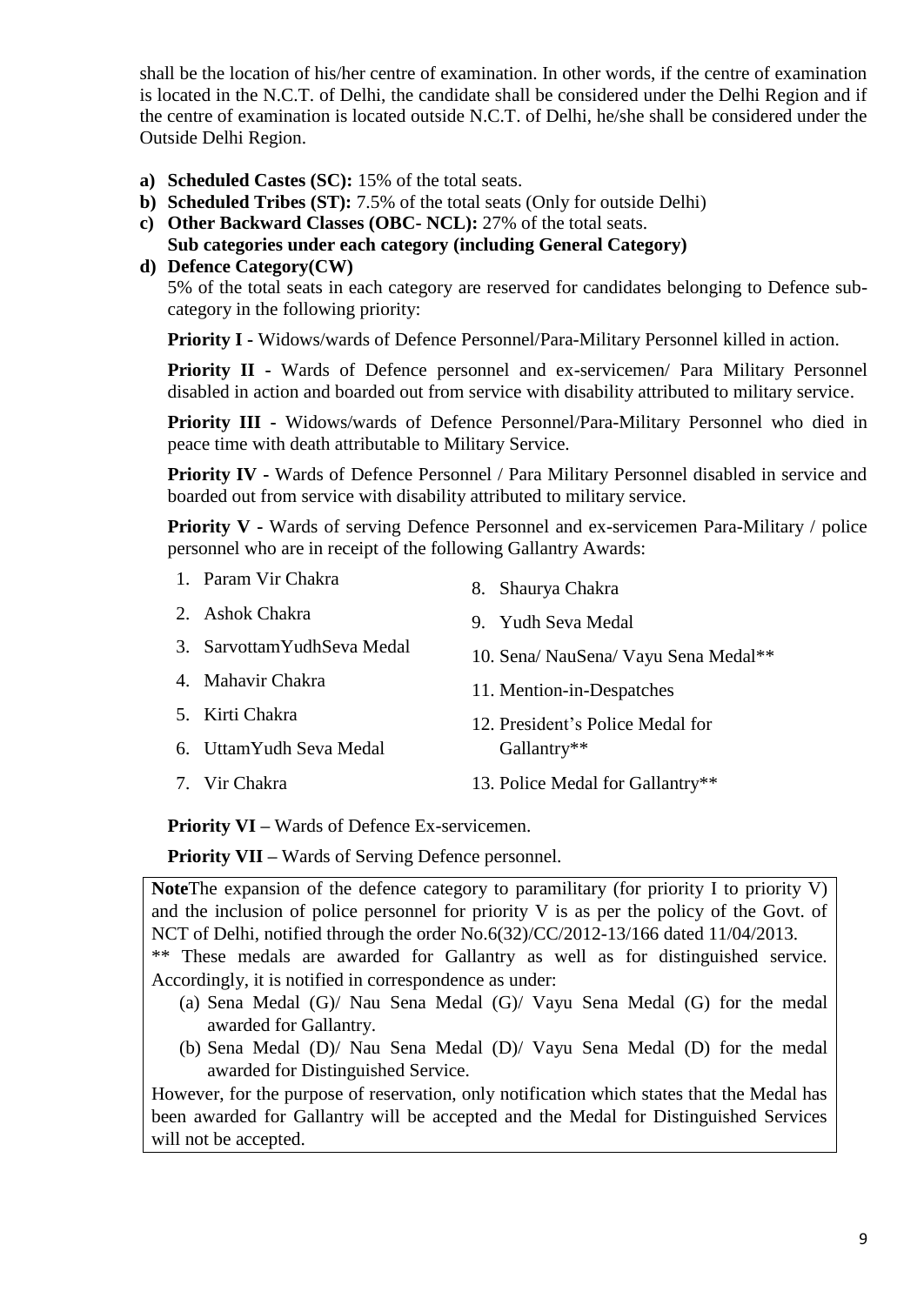#### **e) Differently Abled Persons (PD)**

5% of the total seats in each category are reserved for candidates belonging to **'Differently Abled Person'** sub-category. Breakup will be as announced by JAC. (For the 1 seat in CSD and CSS which is through IIIT-D process, rank of the qualifying exam will be used for allocating the seat.)

#### **f) Kashmiri Migrants (KM)(Supernumerary): 01 (One) seat**

01 (One) seat over and above the total intake. Under this category, first preference will be given to Kashmiri Migrant candidate:

- a) who has passed the requisite qualifying examination from a school / college / institute located within the NCT of Delhi;
- b) whose parents are registered in Delhi upto 11.06.2001 as Kashmiri Migrant; and
- c) who is residing in the N.C.T. of Delhi.

#### *NOTE:*

- i. In the case of category (a) and (b) of SC and ST, the vacant seats are interchangeable.
- ii. If sufficient numbers of eligible candidates from category mentioned at (c) are not available, the vacancies will be **treated as unreserved**.
- iii. Seats under the category (e) are interchangeable within the category if sufficient candidates are not available in a particular sub-category.
- iv. In case a sufficient number of eligible candidates from the categories mentioned at (d) and (e) above are not available, the vacancies will be treated as unreserved in the respective category.
- v. Under CW sub-category, the seats will be filled based on the priority i.e. all eligible candidates of priority-I will be allotted seats based on their ranks until the ranks exhaust under CW sub-category. Remaining vacant seats, if any, will be allotted to the priority-II in the similar fashion, and so on.
- vi. The reservation under CW sub-category is available only to such candidates who fall under the listed priorities.
- vii. It is the sole responsibility of the candidate to prove his/her eligibility for claiming reservation under any of the reserved categories / sub-categories. The candidates claiming reservation under SC / ST / OBC / KM categories, CW / PD sub-categories will be required to produce the original certificate of the respective reserved category / sub-category issued by the competent authority (as mentioned in this information brochure) at the time of document verification. If the reserved category / sub-category certificate is not found to be in order, no benefit of the reserved category / sub-category will be given and provisionally allotted seat to that candidate will stand automatically cancelled. Such candidates may be considered under General category / sub-category in respective state quota for subsequent rounds of counselling on submission of a request in this regard
- viii. In case sufficient numbers of eligible candidates are not available for admission to B.Tech (CSD) and B.Tech (CSSS) using UCEED Rank and Class XII score through IIIT-D admission process, respectively, the vacancies may be opened for admission through JAC in respective categories.

### **Certificates to be produced with respect to reserved categories**

Candidates applying for any reserved seat (i.e. SC, ST, OBC-NCL, CW, PD, KM, SG and TP) must produce the original certificates (as applicable) as mentioned below at the time of document verification.

### **SC/ST/OBC Candidates**

**Scheduled Caste (SC)/Scheduled Tribe (ST) /Other Backward Class (OBC-NCL):** For admission to a seat reserved for **Scheduled Caste/Scheduled Tribe/Other Backward Class (NCL)**, candidate must produce a certificate, in original, issued from an approved district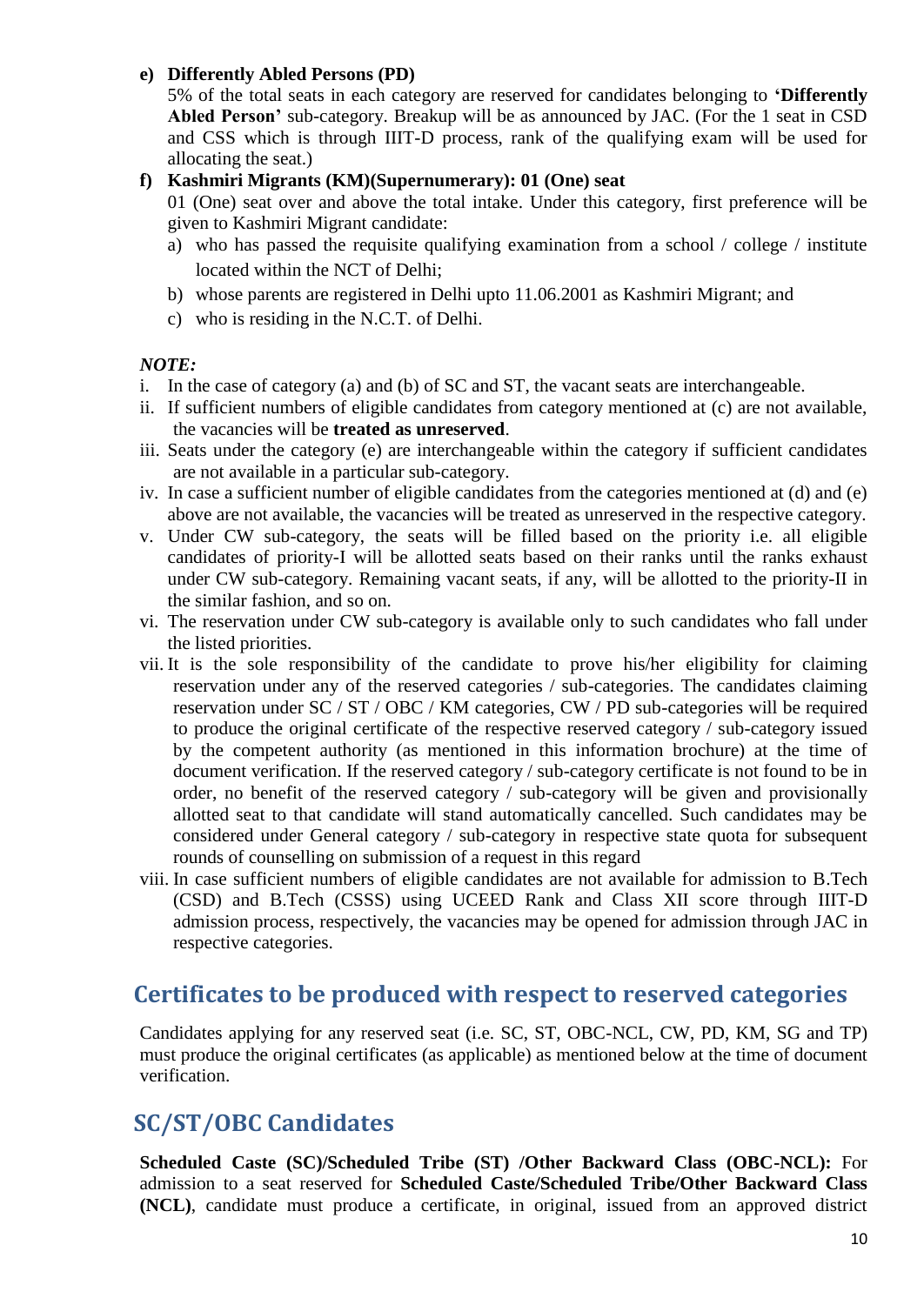authority stating the Scheduled Caste/ Scheduled Tribe/ Other Backward Class (NCL), to which the candidate belongs. A list of approved authorities is given below:

a. District Magistrate / Additional Magistrate / Deputy Commissioner / Collector / Additional Deputy Commissioner / Deputy Collector / 1st Class Stipendiary Magistrate / City Magistrate (not below the rank of 1st Class Stipendiary Magistrate), Sub-Divisional Magistrate / Taluka Magistrate / Executive Magistrate / Extra Assistant Commissioner.

b. Revenue Officer not below the rank of Tehsildar.

c. Sub-Divisional Officer of the area where the candidates and/or his/her family normally resides

d. Administrator/Secretary to Administration/Development Officer (Laccadive & Minicoy Islands).

#### **NOTE**

- 1. The candidate seeking admission under reserved categories has to mandatorily produce the caste/category certificate in his/her name at the time of counselling. The certificate in the name of either of the parents (Mother/Father)or any other family member is not acceptable and the candidate will not be entitled even for provisional admission.
- 2. The reservation certificate should be issued from the respective state/region in which the reservation is being claimed, e.g. in case, a candidate claims the seat reserved for the Delhi Region category, he/she has to bring SC / ST / OBC certificate issued by Govt. of NCT of Delhi and should have also passed his/her qualifying examination from a School / College / Institute located in National Capital Territory of Delhi.
- **3. OBC (NCL) candidates are required to produce a caste certificate issued after April 30 2018 from the authorities as mentioned above. However, if the certificate is issued prior to April 30, 2018, it must be accompanied with an additional certificate regarding the present non-creamy layer status of the candidate, issued by the same competent authority. This additional certificate must have reference of his / her already issued original caste certificate.**
- **4.** Students claiming OBC reservation under Delhi region will be admitted in this category on the submission of a certificate to this effect from the Competent Authority of the Government of NCT of Delhi. Certificate issued by Govt. of India or any state government will not be accepted under any circumstances. A certificate issued by a Competent Authority of Delhi to an individual on the basis of Caste Certificate of his/her parents from another state will be accepted for claiming a seat under OBC Category if and only if the caste is in the list of notified OBC list by Govt. of NCT of Delhi.

### **Defence Category**

 For admission to a seat reserved for **Defence sub-category,** candidate must produce the following certificates (as applicable),in original, at the time of document verification of Defence candidates:

- a. Entitlement card in original issued by the Record Officer of the Unit/Regiment of Armed Personnel of the Armed Forces in case of Armed Personnel or from the Home Ministry in case of Para-Military forces.
- b. Widows/ Wards of the officers and men of Armed forces including Para-Military personnel who died or disabled on duty (both attributable to military service) must produce a certificate to that effect from the following authorities.
	- i. Secretary, Kendriya Sainik Board.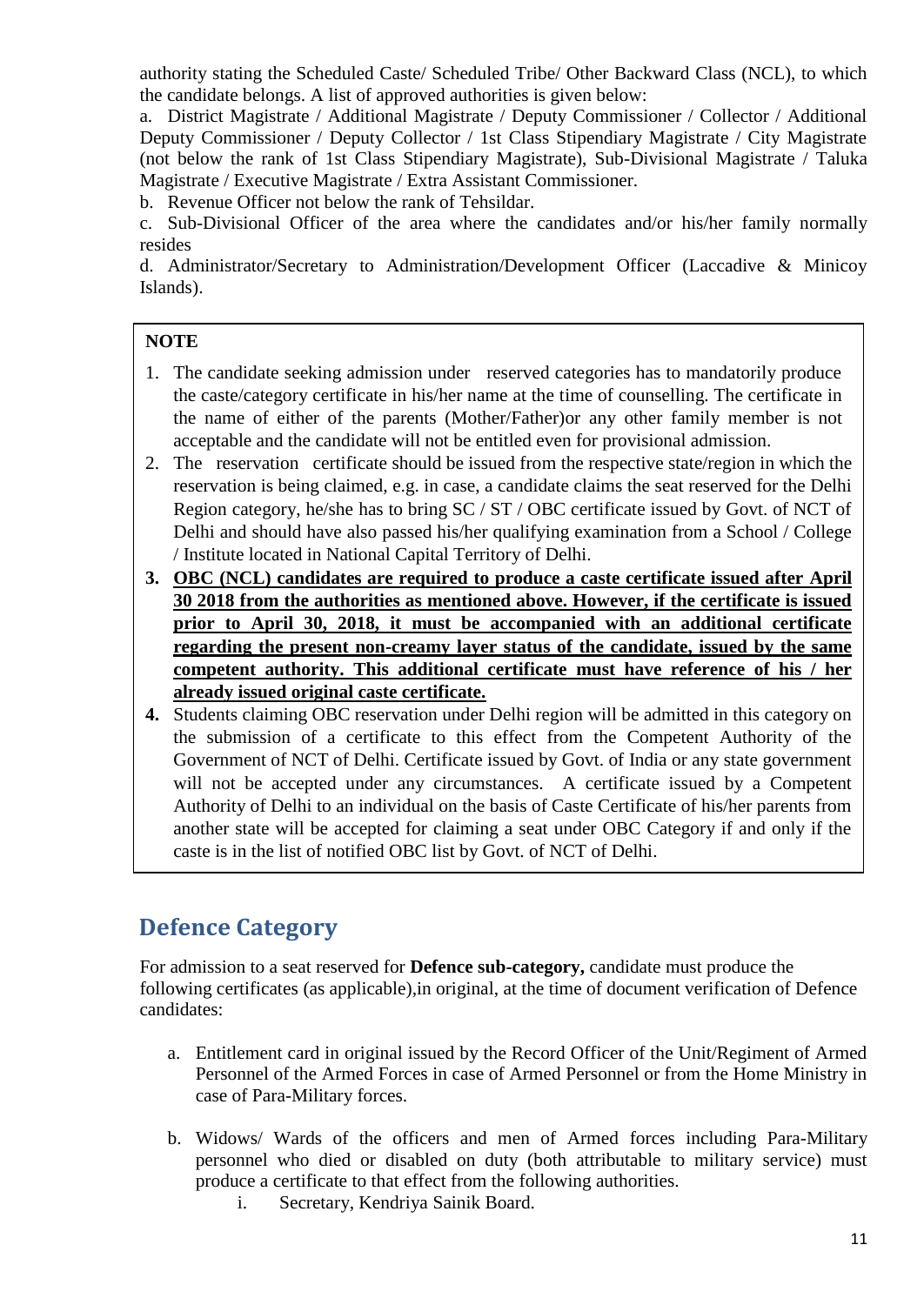- ii. Secretary, Rajya/Zila Sainik Board.
- iii. Officer-in-Charge, Record Office.

In case of Para-Military forces appropriate documents/certificates issued by Competent Authority notified in this regard by the Para-Military forces headquarters must be produced. **A statement to the effect that "the death/physical disability (percentage to be mentioned) is attributed to military service" is required to be included in the certificate.**

- c. Medical records in original.
- d. Special Pension Order and Passbook indicating special pension.
- e. Gallantry award certificate.
- f. Original ex-servicemen Identity Card/Discharge Book/ Pension Payment Order.
- g. Dependency card issued by the competent authority in order to relate the relationship of the candidate with the Defence personnel/gallantry award recipient.
- h. Original Service Identity Card
- i. A certificate from the respective C.O. Unit in respect of serving personnel (Priority VII).

*NOTE:* **A statement to the effect that 'the death/disability is attributed to military service' is required to be included in the certificate for Priority III & IV.**

# **PwD Category**

 For admission to seat reserved for persons with Disabilities (PWD) sub-category, the candidate must produce the following certificates in original at the time of document verification for PD candidates:

- a. A certificate of physical disability issued by the Competent Authority as per the provision of the Persons with Disabilities Act 2016 in the prescribed format as given under the Act.
- b. The Candidate with benchmark disabilities shall produce the medical certificate issued by the Govt. Hospitals duly notified by the Govt. of NCT of Delhi/Other State government and further duly verified by the Chief Medical Officer of the concerned Government Hospital.
- c. A certificate duly recommended by Vocational Rehabilitation Centre for the handicapped, 9-11 Vikas Marg, Karkardooma, Delhi 110092.

# **Kashmiri Migrants**

 The candidates seeking admission under **Kashmiri Migrants seats** must produce the following documents, in original, at the time of document verification:

- a. A certificate from the competent authority for getting admission against Kashmiri migrant quota is to be produced by the candidates at the time of counseling/admission. Such a certificate should be issued by the concerned Deputy Commissioner of Delhi or the Competent Authority outside Delhi. Photo Identity Card/Ration Card of the migrant must be produced at the time of counseling/admission.
- b. Provisional or original Senior School Certificate examination or an examination recognized as equivalent thereto.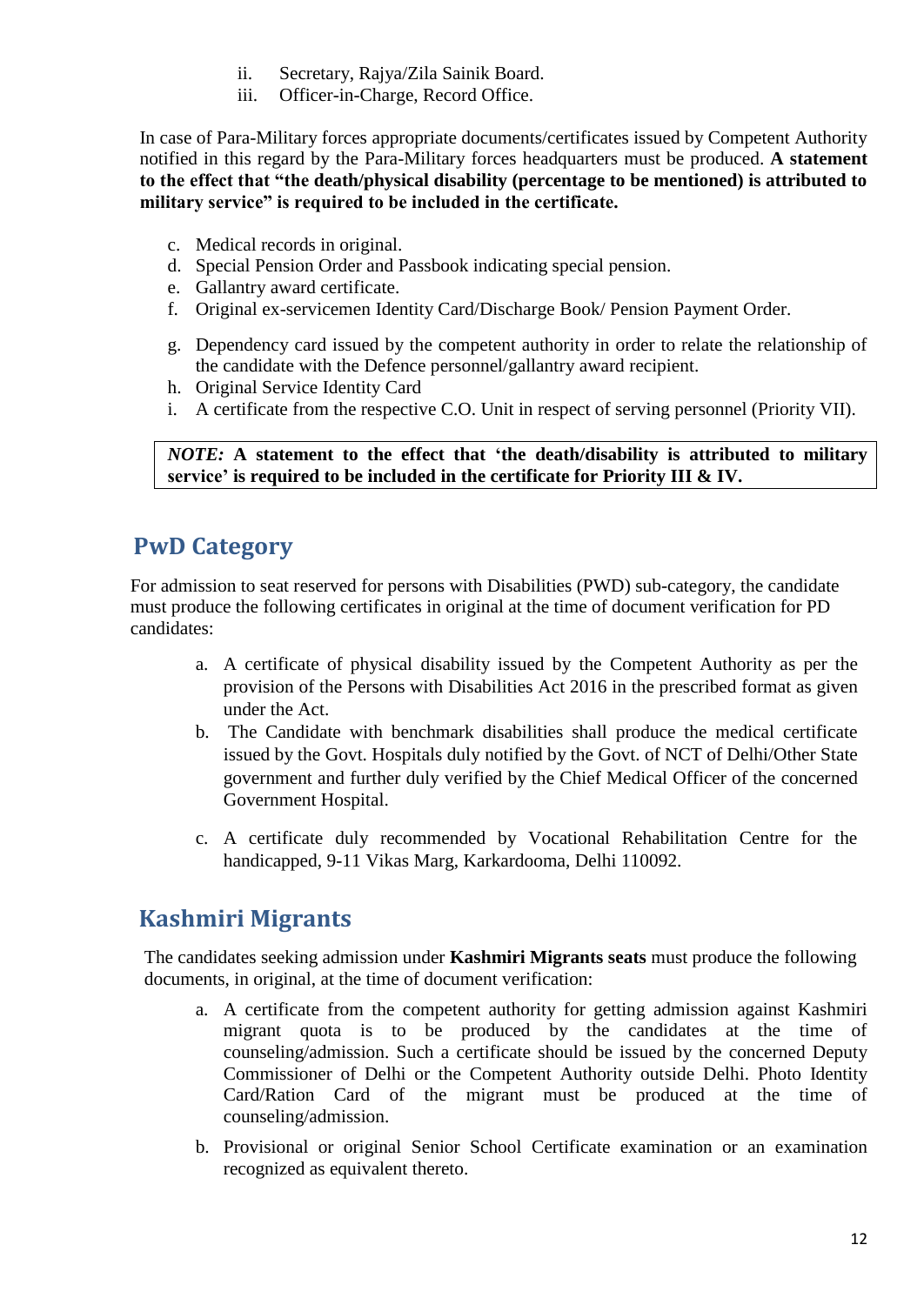- c. Mark-sheet of the Senior School Certificate Examination or an examination recognized as equivalent thereto.
- d. Secondary School Examination or an examination recognized as equivalent thereto (showing the Date of Birth).
- e. Proof of property in Kashmir of the parent of the candidate.
- f. Proof of current residence such as Ration Card, Photo Identity Card issued by the Election Commissioner, Driving License, etc.

### **Foreign student quota**

25 additional (supernumerary) seats are reserved for foreign students. Admission to 21 seats will be through DASA 2018. Admission, eligibility, and fee will be according to the guidelines of DASA 2018 (Direct Admission to Students Abroad 2018). Please refer to <https://www.dasanit.org/>for details. Admission to remaining 4 seats will be through IIIT-Delhi admission process. Please refer to https://www.iiitd.ac.in/admission/foreign-students for details.

# 4. Fee structure

Tuition Fee (incl. Campus Maintenance) Rs. 1,25,000 per semester Fees will increase by 10% per annum to take care of the inflation. In addition, there is a one-time refundable Caution Money Deposit of Rs. 10,000.

Hostel accommodation is optional and will be provided only to limited students, based on availability. Hostel fee is Rs 25,000 per semester (not including vacation) for double occupancy. Single occupancy room's fee is Rs 34,000 per semester, and triple occupancy fee is Rs 22,000 per semester. Hostel fee is likely to go up by 5-10% every year.

Mess charges are on actuals and will be about Rs 3000 per month.

# 5. Fee Waiver

The institute offers income linked fee-waiver for Delhi students. Details are provided below:

#### **A. Income-Linked partial fee Waiver scheme**

| <b>Criteria</b>                                                                                                                                                                     | $%$ Fee<br><b>Waiver</b> |
|-------------------------------------------------------------------------------------------------------------------------------------------------------------------------------------|--------------------------|
| 1. Parents are in the Below Poverty Line Category                                                                                                                                   | 100                      |
| 2. Gross Income of parents in service is up to Rs.6.0 Lakh p.a. (Rs. 3.60 Lakh p.a.<br>for those having business income) and last school fee paid is less than Rs.0.25<br>Lakh p.a. | 50                       |
| 3. Gross Income of parents in service is up to Rs.8.0 lakh p.a. (Rs.4.80 Lakh p.a.<br>for those having business income) and last school fee paid is less than Rs. 0.60<br>Lakh p.a. | 25                       |

 **Note**:

- This is applicable only to students from Delhi because IIIT-Delhi is a State Government institution of the state of Delhi.
- Even if one parent has business income, the limit for business income will be applicable for the combined income.
- For those eligible for Delhi Government Merit cum Means scholarship scheme must apply on their portal as per their schedule.